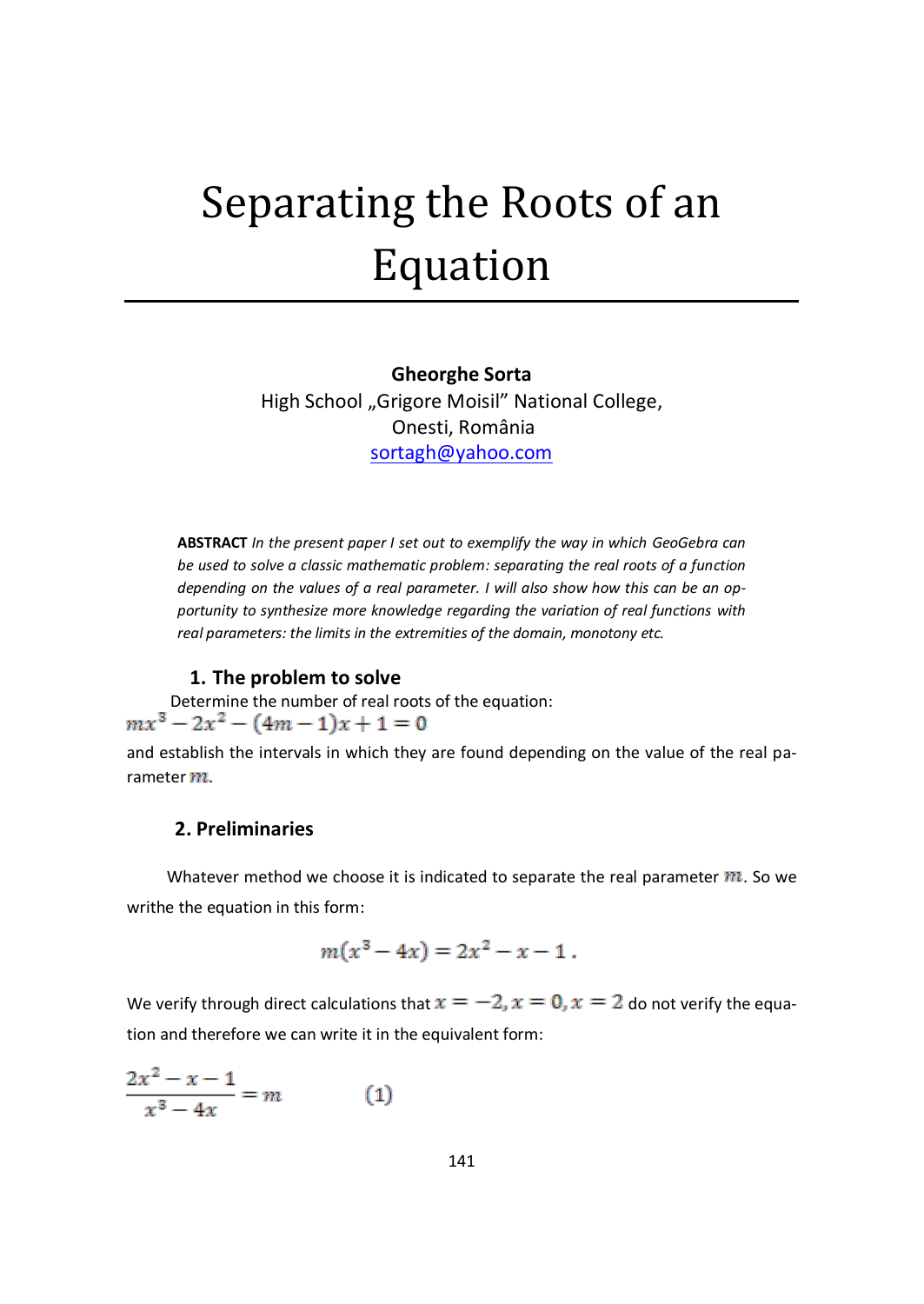#### **3. The graphical solution using GeoGebra**

Open a GeoGebra file and type in the input bar (Input)  $(2x^2-x^{-1})/(x^3-4x)$ . Press Enter. You will get the geometric representation of the graph of the function we will name f. Type, one at a time, in the input bar *x=-2, x=0, x=2* and *y=0*. Color, for example, in red these line segments (right click each of them, choose Properties, select Color and choose the color). The colored line segments are, as you have surely noticed, the asymptotes to the graph of the function. Now left click on the second menu at the top (that says A), choose New Point and left click a random point of the *Oy* axis. The point will be automatically renamed A. Right click this point and choose Rename in the menu that appears. In the window that appears type M, which will be the name of the point. Left click the marked corner of the fourth menu at the top. In the new menu that appears select Parallel Line. Now left click point M and then the *Ox* axis. You should get a line segment parallel to the *Ox* axis that the program will name a. Rename this line segment m. I suggest you color it turquoise. If everything went well you should have a drawing such as this:



In the algebra window in the left you will not have, for now, all the elements of this drawing. Now left click on the first menu at the top (the one with the arrow) and then left click point M. If you do not release and move the mouse you will notice M moving on the *Oy* axis and with it the m line segment. You can now dray the following conclusions:

I) if  $m \in (-\infty, 0)$ , then the equation has three real roots  $x_1, x_2, x_3$  with  $x_1 < -2$ ,  $-2 < x_2 < 0$ ,  $0 < x_3 < 2$ 

II) if  $m = 0$ , then the equation has two real roots  $x_1 = -\frac{1}{2}$ ,  $x_2 = 1$  (notice that in this case we get the second degree equation  $2x^2 - x - 1 = 0$ .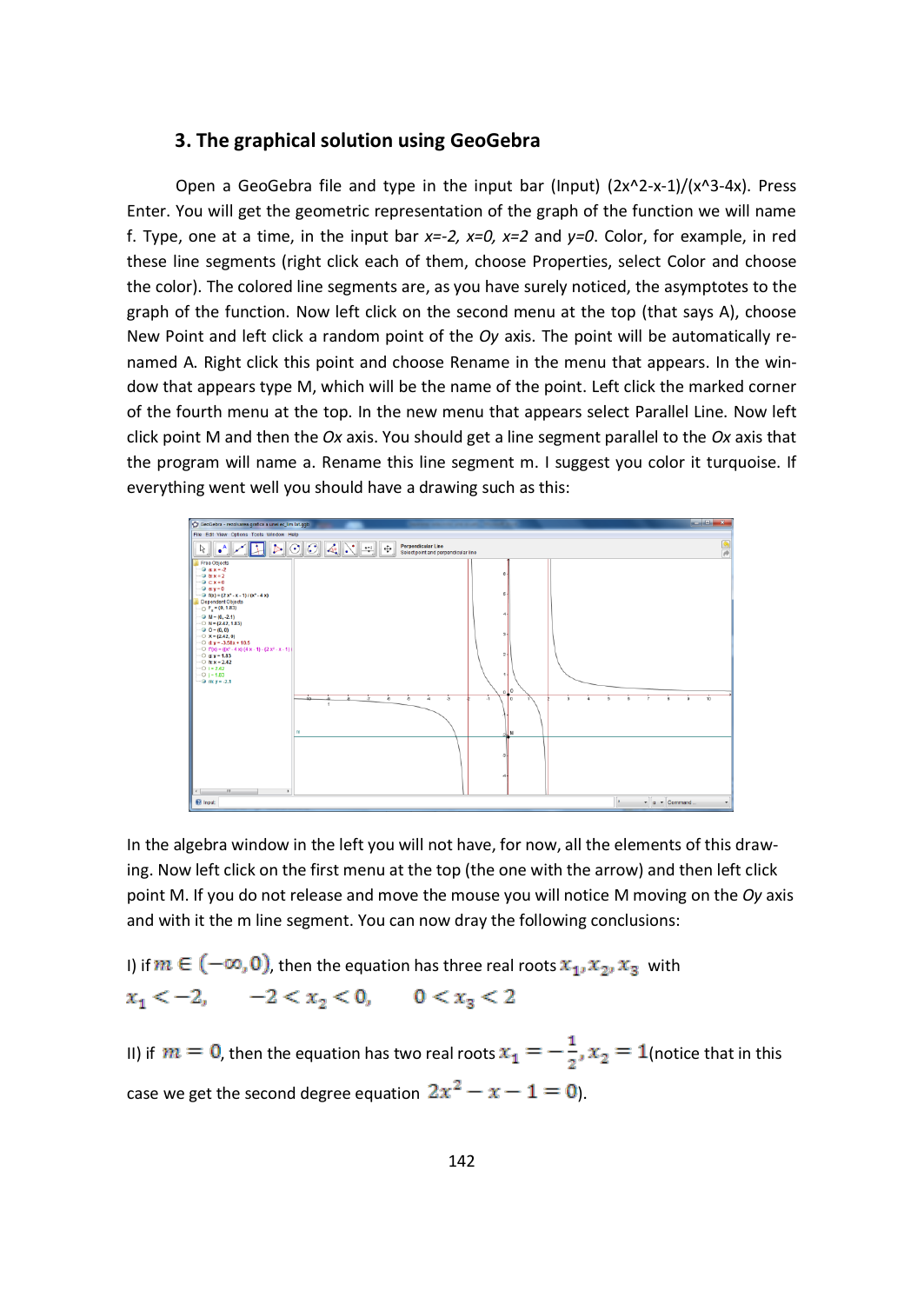III) if  $m \in (0, \infty)$ , then the equation has three real roots  $x_1, x_2, x_3$  with

 $-2 < x_1 < 0$ ,  $0 < x_2 < 2$ ,  $x_3 > 2$ 

#### **4. Other graphical readings**

a) The limits of the function at the extremities of the intervals that make up the domain

 Choose a new point on the function graph. Rename this point to N and through it, create parallels to the two axes. Left click the right bottom corner of the second top menu. From the menu that appears select Intersect Two Objects. Left click on the parallel to *Ox* that you have built trough N and then on the *Ox* axis. This will create a point. Rename it to X and build the NX line segment (third menu at the top). Hide the parallel through N to *Ox* (right click on it and left click on Show Object). You are left only with the NX line segment. Right click it, choose Properties, then Style and choose the dotted line. Now color the NX line segment to green. Follow the same steps to build the intersection between the parallel through N to *Ox* with the *Oy* axis. Name the point you obtain F\_x. If things went well you should have a drawing that looks something like this:



Move point N on the function graph. You will get the following conclusions:

$$
\lim_{x \to -\infty} f(x) = 0, \ f(-2 - 0) = -\infty, f(-2 + 0) = \infty, f(0 - 0) = -\infty, f(0 + 0) = \infty,
$$
  

$$
f(2 - 0) = -\infty, \qquad f(2 + 0) = \infty, \qquad \lim_{x \to \infty} f(x) = 0.
$$